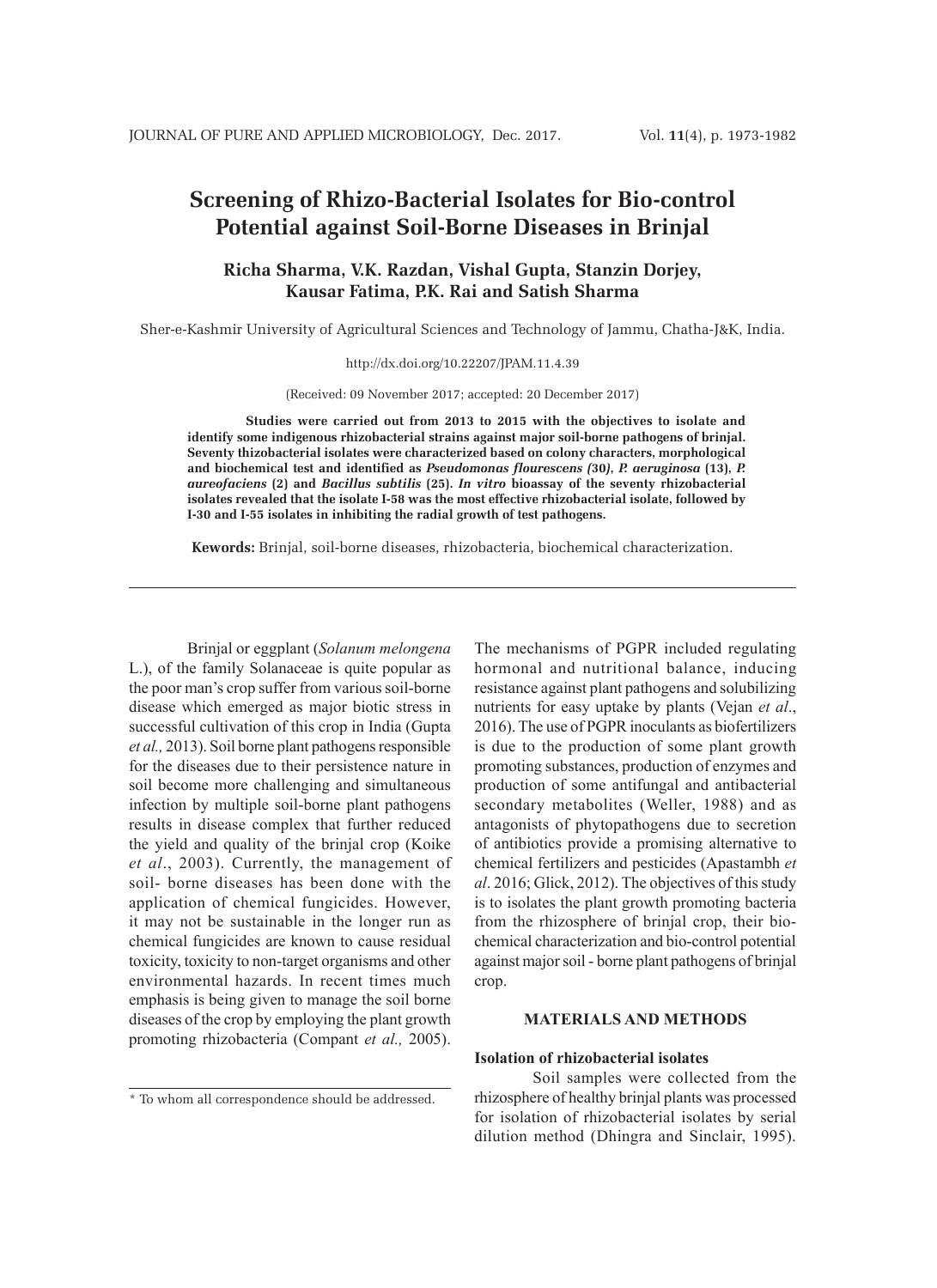| Isolate |             | Colony characteristics |               |            | Microscopic characteristics |
|---------|-------------|------------------------|---------------|------------|-----------------------------|
|         | Colour      | Shape                  | Nature        | Cell shape | Gram reaction               |
|         |             |                        |               |            |                             |
| $I-1$   | White       | Round                  | Non-spreading | Long rods  | $Gram +ve$                  |
| $I-2$   | Cream       | Round                  | Non-spreading | Long rods  | $Gram +ve$                  |
| $I-3$   | Green       | Irregular              | Spreading     | Short rods | Gram -ve                    |
| $I-4$   | Light green | Irregular              | Spreading     | Long rods  | Gram-ve                     |
| $I-5$   | Green       | Irregular              | Spreading     | Short rods | Gram -ve                    |
| $I-6$   | Light green | Irregular              | Spreading     | Short rods | Gram -ve                    |
| $I-7$   | White       | Round                  | Non-spreading | Long rods  | $Gram +ve$                  |
| $I-8$   | Green       | Irregular              | Spreading     | Long rods  | Gram -ve                    |
| $I-9$   | Light green | Irregular              | Spreading     | Short rods | Gram -ve                    |
| $I-10$  | Green       | Irregular              | Spreading     | Long rods  | Gram -ve                    |
| $I-11$  | Light green | Irregular              | Spreading     | Short rods | Gram -ve                    |
| $I-12$  | White       | Round                  | Non-spreading | Short rods | $Gram +ve$                  |
| $I-13$  | Cream       | Round                  | Non-spreading | Long rods  | $Gram +ve$                  |
| $I-14$  | Cream       | Round                  | Non-spreading | Long rods  | $Gram +ve$                  |
| $I-15$  | Green       | Irregular              | Spreading     | Short rods | Gram -ve                    |
| $I-16$  | Light green | Irregular              | Spreading     | Long rods  | Gram -ve                    |
| $I-17$  | Green       | Irregular              | Spreading     | Long rods  | Gram -ve                    |
| $I-18$  | White       | Round                  | Non-spreading | Long rods  | $Gram +ve$                  |
| $I-19$  | White       | Round                  | Non-spreading | Short rods | $Gram +ve$                  |
| $I-20$  | Green       | Irregular              | Spreading     | Long rods  | Gram -ve                    |
| $I-21$  | Green       | Irregular              | Spreading     | Long rods  | Gram -ve                    |
| $I-22$  | Green       | Irregular              | Spreading     | Short rods | Gram -ve                    |
| $I-23$  | White       | Round                  | Non-spreading | Short rods | $Gram +ve$                  |
| $I-24$  | White       | Round                  | Non-spreading | Long rods  | $Gram +ve$                  |
| $I-25$  | Light green | Irregular              | Spreading     | Short rods | Gram -ve                    |
| $I-26$  | Light green | Irregular              | Spreading     | Short rods | Gram -ve                    |
| $I-27$  | Green       | Irregular              | Spreading     | Long rods  | Gram -ve                    |
| $I-28$  | Light green | Irregular              | Spreading     | Long rods  | Gram -ve                    |
| $I-29$  | White       | Round                  | Non-spreading | Short rods | $Gram +ve$                  |
| $I-30$  | Light green | Irregular              | Spreading     | Long rods  | Gram -ve                    |
| $I-31$  | Green       | Irregular              | Spreading     | Short rods | Gram -ve                    |
| $I-32$  | Light green | Irregular              | Spreading     | Short rods | Gram -ve                    |
| $I-33$  | Cream       | Round                  | Non-spreading | Long rods  | $Gram +ve$                  |
| $I-34$  | White       | Round                  | Non-spreading | Long rods  | $Gram +ve$                  |
| $I-35$  | Green       | Irregular              | Spreading     | Short rods | Gram -ve                    |
| $I-36$  | Light green | Irregular              | Spreading     | Long rods  | Gram -ve                    |
| $I-37$  | Light green | Irregular              | Spreading     | Long rods  | Gram -ve                    |
| $I-38$  | Green       | Irregular              | Spreading     | Long rods  | Gram -ve                    |
| $I-39$  | Light green | Irregular              | Spreading     | Short rods | Gram -ve                    |
| $I-40$  | White       | Round                  | Non-spreading | Long rods  | $Gram +ve$                  |
| $I-41$  | Green       | Irregular              | Spreading     | Long rods  | Gram -ve                    |
| $I-42$  | Light green | Irregular              | Spreading     | Short rods | Gram -ve                    |
| $I-43$  | Light green | Irregular              | Spreading     | Short rods | Gram -ve                    |
| $I-44$  | White       | Round                  | Non-spreading | Long rods  | $Gram +ve$                  |
| $I-45$  | White       | Round                  | Non-spreading | Short rods | $Gram +ve$                  |
| $I-46$  | Cream       | Round                  | Non-spreading | Short rods | $Gram +ve$                  |
| $I-47$  | Green       | Irregular              | Spreading     | Long rods  | Gram -ve                    |
| $I-48$  | Green       | Irregular              | Spreading     | Long rods  | Gram -ve                    |
| $I-49$  | Light green | Irregular              | Spreading     | Short rods | Gram -ve                    |
| $I-50$  | Light green | Irregular              | Spreading     | Long rods  | Gram -ve                    |

**Table 1.** Cultural and morphological characteristics of rhizobacterial isolates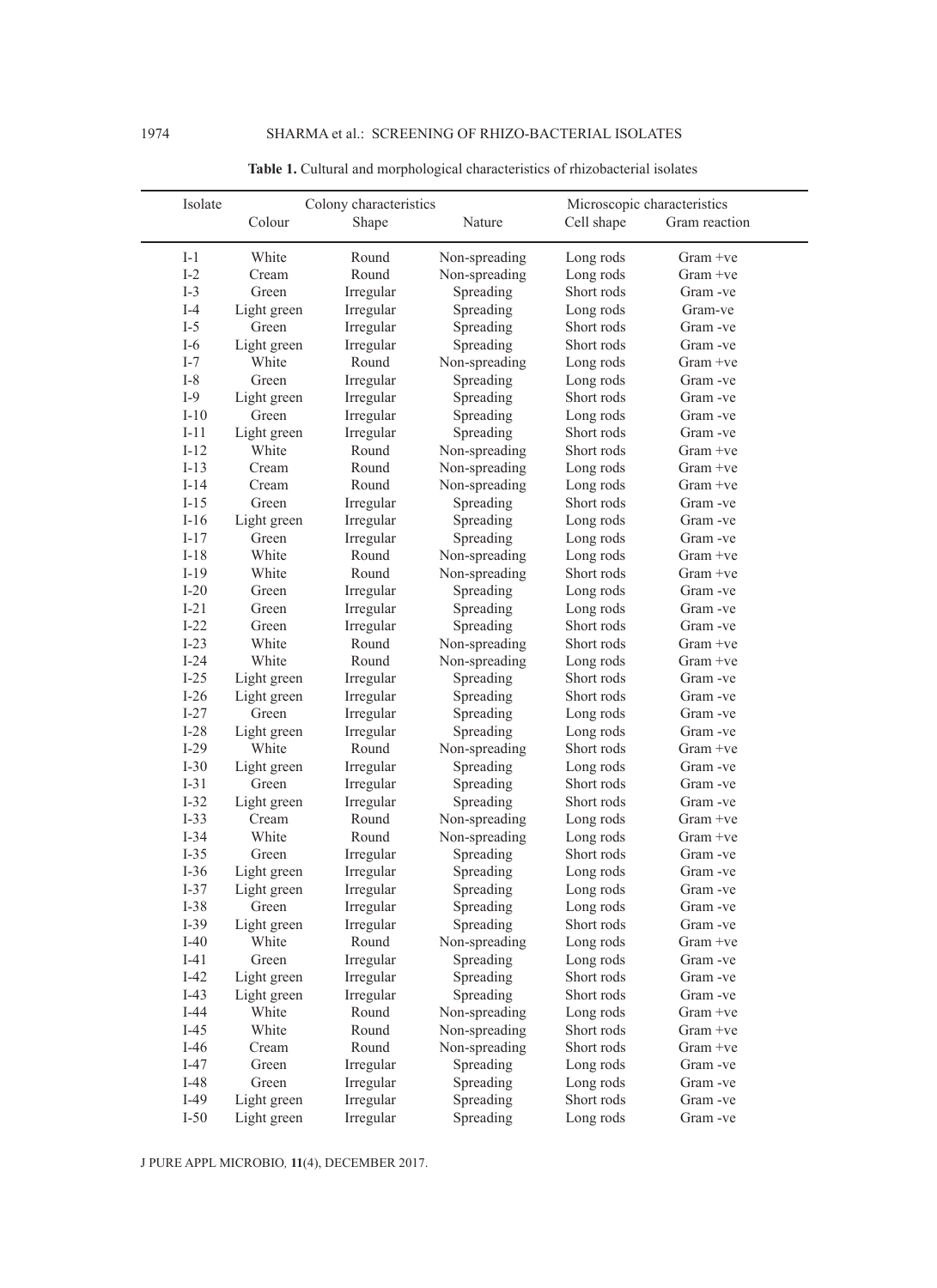| $I-51$ | White       | Round     | Non-spreading | Short rods | $Gram +ve$ |
|--------|-------------|-----------|---------------|------------|------------|
| $I-52$ | Cream       | Round     | Non-spreading | Short rods | $Gram +ve$ |
| $I-53$ | Green       | Irregular | Spreading     | Long rods  | Gram -ve   |
| $I-54$ | Green       | Irregular | Spreading     | Long rods  | Gram -ve   |
| $I-55$ | Light green | Irregular | Spreading     | Short rods | Gram -ve   |
| $I-56$ | White       | Round     | Non-spreading | Long rods  | $Gram +ve$ |
| $I-57$ | White       | Round     | Non-spreading | Long rods  | $Gram +ve$ |
| $I-58$ | Green       | Irregular | Spreading     | Long rods  | Gram -ve   |
| $I-59$ | Green       | Irregular | Spreading     | Short rods | Gram -ve   |
| $I-60$ | Light green | Irregular | Spreading     | Short rods | Gram -ve   |
| $I-61$ | Light green | Irregular | Spreading     | Long rods  | $Gram -ve$ |
| $I-62$ | Green       | Irregular | Spreading     | Long rods  | $Gram -ve$ |
| $I-63$ | Light green | Irregular | Spreading     | Short rods | $Gram +ve$ |
| $I-64$ | Green       | Irregular | Spreading     | Long rods  | $Gram +ve$ |
| $I-65$ | Green       | Irregular | Spreading     | Long rods  | $Gram +ve$ |
| $I-66$ | Light green | Irregular | Spreading     | Long rods  | $Gram +ve$ |
| $I-67$ | Green       | Irregular | Spreading     | Short rods | $Gram +ve$ |
| $I-68$ | White       | Round     | Non-spreading | Long rods  | $Gram -ve$ |
| $I-69$ | White       | Round     | Non-spreading | Long rods  | $Gram +ve$ |
| $I-70$ | Light green | Irregular | Spreading     | Long rods  | Gram -ve   |

Single colonies formed were picked and streaked separately on petriplates containing nutrient agar and King's B media and purified by streak plate method (Koch, 1881).

#### **Identification of isolated rhizobacteria**

Isolates of rhizobacteria, isolated from the rhizosphere of healthy brinjal plants were identified based upon their colony characters, microscopic characteristics (Gram, 1884) and biochemical characters *viz*., starch hydrolysis (Iverson and Millis, 1974), catalase test (Schaad, 1992), oxidase test (Gordon and McLeod, 1928), spirit blue Agar, lipid hydrolysis (Cowan, 1974), levan production (Lelliot and Stead, 1987), casein hydrolysis (Kunz and Lonnerdal, 1990), arginine hydrolysis (Lelliot and Stead, 1987), gelatinase (Blazevic and Ederer, 1975), pectinase activity (Fogarty and Kelly, 1983), protease activity (Vieira, 1999) and endospore formation.

## *In vitro* **evaluation of rhizobacterial isolates against the soil borne pathogens**

The isolated rhizobacterial isolates were tested under *in vitro* conditions, against the major soil borne fungal pathogens *viz*., *Fusarium oxysporum* f. sp. *melongenae, Rhizoctonia solani*  and *Sclerotium rolfsii* responsible for causing wilt, collar rot and root rot respectively in brinjal crop by using dual culture technique (Morton and Stroube, 1955). Observation regarding per cent inhibition

of mycelial growth of pathogens was calculated (Wong *et al*., 2003)

## **RESULTS AND DISCUSSION**

#### **Isolation and identification rhizobacterial isolates**

Seventy rhizobacterial isolates were isolated from the brinjal fields across the locations surveyed. The selected rhizobacterial strains were purified by streak plate method and characterized based on colony characters, morphological and biochemical characteristics.The isolated rhizobacterial isolates exhibited variations in their colony characteristics (Table 1). Out of 70 isolates, 23 produced light green, 24 green, 17 white and 6 cream coloured colonies**.** Of these, 25 colonies were round and 45 were irregular in shape. Forty five isolates produced non-spreading type of colonies, whereas, 25 produced colonies that were spreading in nature. Further, microscopic examinations of isolated rhizobacteria revealed that out of the 70 isolates, 41 isolates had long rod shaped cells and the remaining 29 had short rod shaped cells, of which 45 strains showed Gram negative reaction and remaining 25 showed Gram positive reactions.

## **Biochemical characterization**

Data in the table 2 indicated that the isolated rhizobacterial strains were tested for their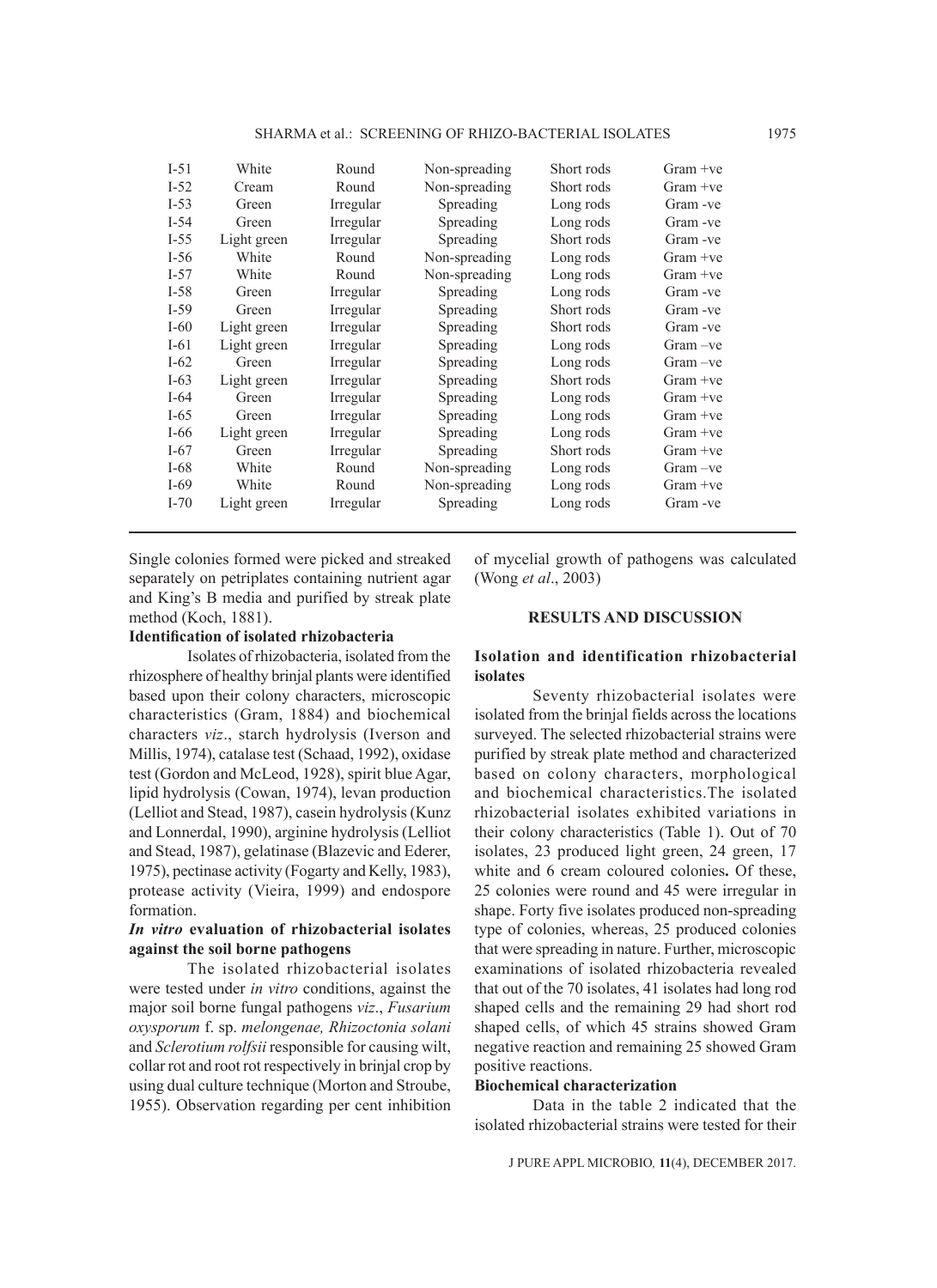|         |                      |          |                   |                                | Table 2. Biochemical characteristics of rhizobacterial strains |                    |                      |                        |                        |                       |                      |                        |
|---------|----------------------|----------|-------------------|--------------------------------|----------------------------------------------------------------|--------------------|----------------------|------------------------|------------------------|-----------------------|----------------------|------------------------|
| Isolate | Starch<br>Hydrolysis | Catalase | Oxidase           | Spirit<br>blue<br>${\rm Agar}$ | hydrolysis<br>Lipid                                            | Levan              | hydrolysis<br>Casein | hydrolysis<br>Arginine | Gelatinous<br>activity | Pectinase<br>Activity | Protease<br>activity | Endospore<br>formation |
|         |                      |          | $\mathbf I$       | $^{+}$                         | л                                                              | ٠                  | $^+$                 | ٠                      | $^+$                   | $^+$                  | $^+$                 | $^+$                   |
|         |                      |          |                   | $^{+}$                         | J.                                                             | J.                 | $^+$                 | т.                     | $^+$                   | $^{+}$                | $^+$                 | $^{+}$                 |
|         |                      |          | $+$               | п.                             | $^+$                                                           | $^+$               | J.                   | $^{+}$                 | J.                     | $\mathbf{I}$          | J.                   | $\mathbf{I}$           |
|         |                      |          | $^{+}$            | $\mathbf{I}$                   | $^+$                                                           | $^+$               |                      | $^+$                   |                        | J.                    |                      | $\mathbf{I}$           |
|         |                      |          | $^{+}$            | $\blacksquare$                 | $^+$                                                           | $\hspace{0.1mm} +$ |                      | $^+$                   |                        |                       |                      | п                      |
|         |                      |          | $^{+}$            |                                | $^+$                                                           | $^+$               |                      | $^+$                   |                        |                       |                      |                        |
|         |                      |          |                   |                                |                                                                |                    |                      | J.                     |                        |                       |                      |                        |
|         |                      |          | $+$               |                                | $^+$                                                           | ┿                  |                      | $^+$                   |                        |                       |                      | J.                     |
|         |                      |          | $+$               | J.                             | $^+$                                                           |                    |                      | ┿                      |                        |                       |                      | л.                     |
|         |                      |          | $^{+}$            | J.                             | $^+$                                                           | +                  |                      | ┿                      |                        | л                     |                      | J.                     |
|         |                      |          | $^{+}$            | л.                             | $^+$                                                           |                    |                      |                        |                        | ×.                    |                      | $\mathbf{I}$           |
|         |                      |          | $\mathbf{I}$      | $^+$                           | J.                                                             | L.                 |                      | J.                     |                        | J.                    |                      |                        |
|         |                      |          | $\mathbf{I}$      | $^+$                           |                                                                | J.                 |                      | J.                     | $^+$                   | $^+$                  |                      | $^+$                   |
|         |                      |          |                   | $^+$                           | л                                                              | J.                 | ┿                    | $\mathbf{I}$           | $^+$                   | $^{+}$                | ┿                    | $^+$                   |
|         |                      |          | $+$               | $\mathbf{I}$                   | $^+$                                                           | ┿                  |                      | $^+$                   | J.                     | $\mathbf{I}$          | J.                   | $\mathbf{I}$           |
|         |                      |          | $+$               | $\mathbf{I}$                   | $^+$                                                           |                    |                      |                        | ×.                     | ×.                    |                      | $\mathbf{I}$           |
|         |                      |          | $\left. +\right.$ | $\mathbf{I}$                   | $^+$                                                           | $^+$               |                      | $^+$                   | L.                     | L.                    |                      | $\mathbf{I}$           |
|         |                      |          | $\mathbf{I}$      | $^+$                           | $\blacksquare$                                                 | $\blacksquare$     |                      | $\mathbf{I}$           | $^+$                   | $^+$                  |                      | $^+$                   |
|         |                      |          |                   | $^+$                           | J.                                                             | J.                 |                      | J.                     | $^+$                   | $^+$                  |                      | $^{+}$                 |
|         |                      |          | $+$               | $\mathbf{I}$                   | $^+$                                                           |                    |                      |                        | J.                     | $\mathbf{I}$          | J.                   | $\mathbf{I}$           |
|         |                      |          | $+$               | $\mathbf{I}$                   | $^+$                                                           | $^+$               |                      | $^+$                   | I.                     | L.                    |                      | $\mathbf{I}$           |
|         |                      |          | $+$               | $\mathbf{I}$                   | $^{+}$                                                         | $^{+}$             |                      | $^{+}$                 | ٠                      | J.                    |                      | ×.                     |
|         |                      | $^{+}$   | $\mathbf{I}$      | $^+$                           | I.                                                             | T.                 | ┿                    | J.                     | $^+$                   | L.                    | $^+$                 | $^+$                   |
|         |                      | $+$      |                   | $^+$                           | J.                                                             | J.                 | $\hspace{0.1mm} +$   | $\mathbf{I}$           | $^{+}$                 | $^+$                  | $\hspace{0.1mm} +$   | $^{+}$                 |
|         |                      | $^{+}$   | $+$               | $\mathbf{I}$                   | $^{+}$                                                         | $^+$               |                      | $^{+}$                 | J.                     | J.                    |                      | $\mathbf{I}$           |
|         |                      | $^{+}$   | $+$               | $\mathbf{I}$                   | $^{+}$                                                         | $^{+}$             |                      | $^{+}$                 | ٠                      | ×.                    |                      | $\mathbf{I}$           |
|         |                      | $^{+}$   | $+$               | J.                             | $^{+}$                                                         | $^{+}$             |                      | $^{+}$                 |                        |                       |                      | J.                     |
|         |                      | $^{+}$   | $+$               | J.                             | $^{+}$                                                         | $^{+}$             |                      | $^{+}$                 |                        | J.                    |                      | J.                     |
|         |                      | $^{+}$   |                   | $^{+}$                         | $\mathbf{I}$                                                   | $\blacksquare$     | $\,{}^{+}\,$         | $\mathbf{I}$           | $^+$                   | $\hspace{0.1mm} +$    | $^+$                 | $^{+}$                 |
|         |                      | $^+$     | $+$               | $\mathbf{I}$                   | $^{+}$                                                         | $^+$               | п                    | $^+$                   | п                      | л.                    |                      | $\mathbf{I}$           |
|         |                      |          | $^{+}$            | L.                             | $^{+}$                                                         | $^+$               |                      | $^+$                   |                        | L.                    |                      | L.                     |
|         |                      | $^{+}$   | $+$               |                                | $^{+}$                                                         | $\frac{1}{2}$      |                      | $^{+}$                 |                        |                       |                      |                        |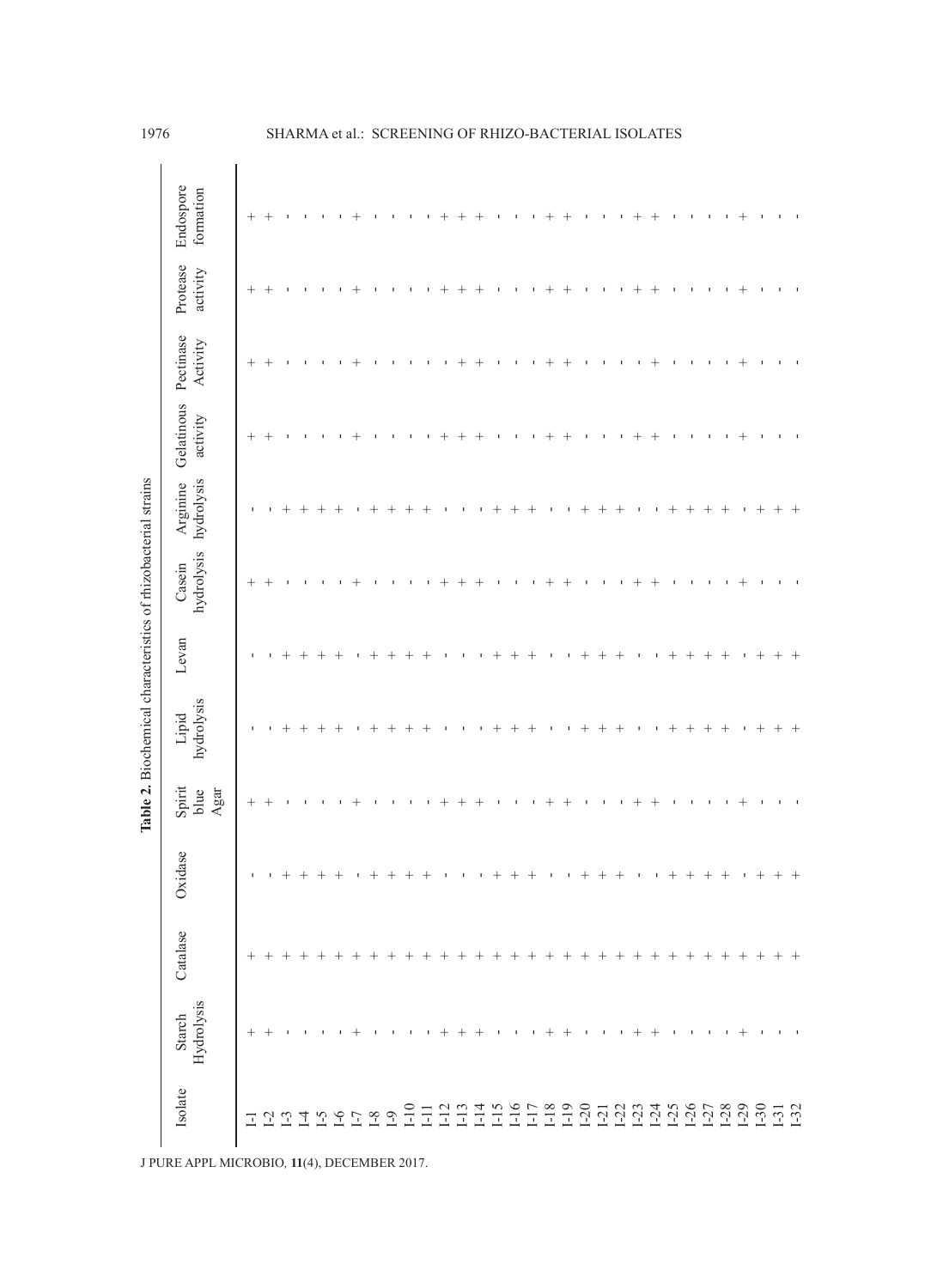|--|--|--|--|

|                                                       |  |  |  |  |  |  |  |  |  |  |  |                                                                                             |  |  |  | $\sim 10^{-1}$ H $_\odot$ .<br><br>1 |  |  |  |
|-------------------------------------------------------|--|--|--|--|--|--|--|--|--|--|--|---------------------------------------------------------------------------------------------|--|--|--|--------------------------------------|--|--|--|
|                                                       |  |  |  |  |  |  |  |  |  |  |  |                                                                                             |  |  |  |                                      |  |  |  |
| + + + + + + + +                                       |  |  |  |  |  |  |  |  |  |  |  |                                                                                             |  |  |  |                                      |  |  |  |
|                                                       |  |  |  |  |  |  |  |  |  |  |  |                                                                                             |  |  |  |                                      |  |  |  |
| . . + + + + + . + + + + + + + + + + + + + + + + + + . |  |  |  |  |  |  |  |  |  |  |  |                                                                                             |  |  |  |                                      |  |  |  |
|                                                       |  |  |  |  |  |  |  |  |  |  |  |                                                                                             |  |  |  |                                      |  |  |  |
| . . + + + + + . + + + + + + + + + + + + + + + + + +   |  |  |  |  |  |  |  |  |  |  |  |                                                                                             |  |  |  |                                      |  |  |  |
| . . + + + + + . + + + + + + + + + + + + + + + + + + + |  |  |  |  |  |  |  |  |  |  |  |                                                                                             |  |  |  |                                      |  |  |  |
|                                                       |  |  |  |  |  |  |  |  |  |  |  |                                                                                             |  |  |  |                                      |  |  |  |
| <b>1</b> 1 + + + + + + 1 + + +                        |  |  |  |  |  |  |  |  |  |  |  | 1 1 1 <del>1 1 1 1 1</del> 1 1 <del>1 1 1</del> 1 1 <del>1 1 1 1</del> 1 1 1 <del>1 1</del> |  |  |  |                                      |  |  |  |
|                                                       |  |  |  |  |  |  |  |  |  |  |  |                                                                                             |  |  |  |                                      |  |  |  |
|                                                       |  |  |  |  |  |  |  |  |  |  |  |                                                                                             |  |  |  |                                      |  |  |  |
|                                                       |  |  |  |  |  |  |  |  |  |  |  |                                                                                             |  |  |  |                                      |  |  |  |

1977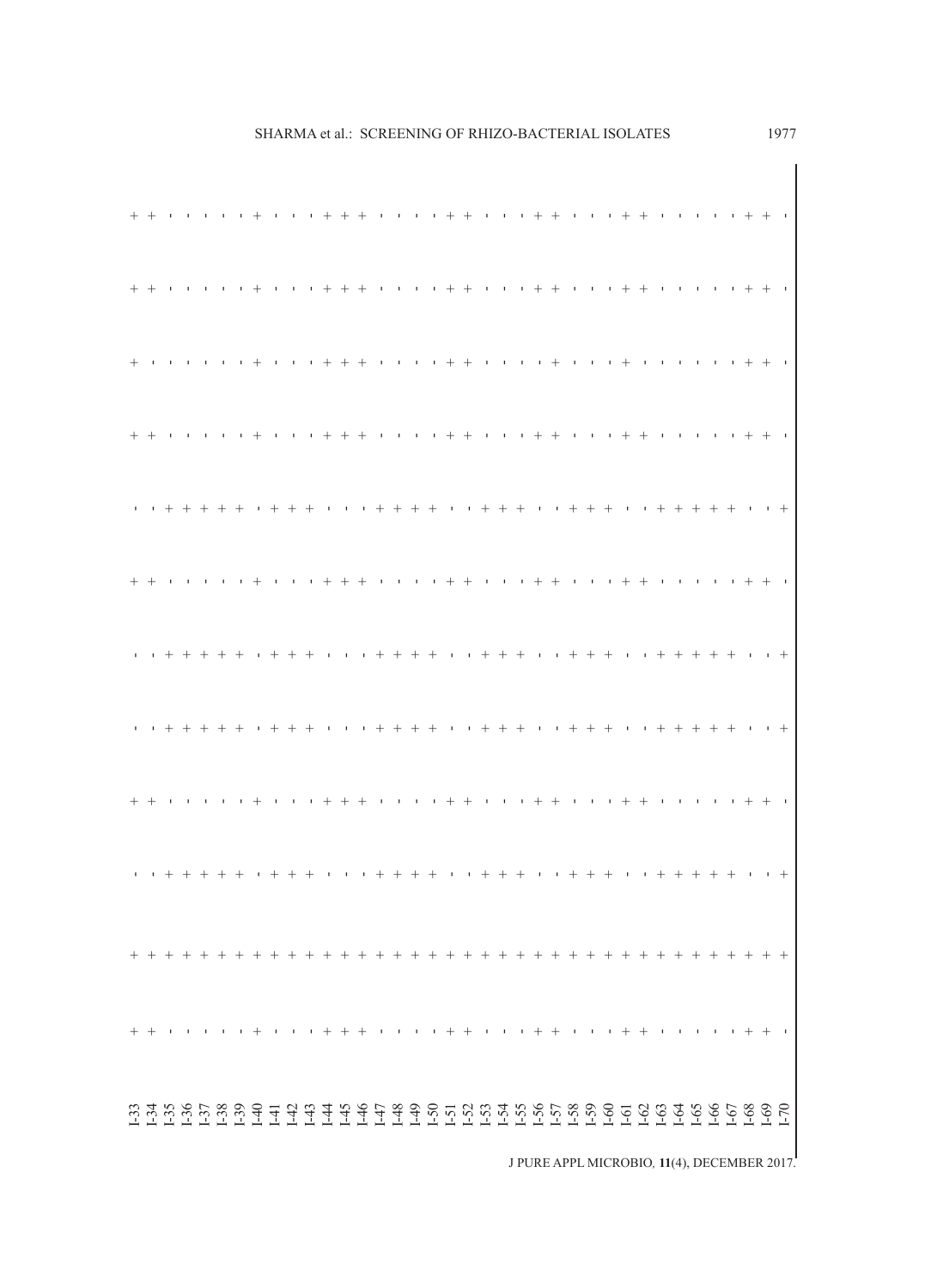biochemical characters. In case of starch hydrolysis test, isolate 1, 2, 7, 12, 13, 14, 18, 19, 23, 24, 29, 33, 34, 40, 44, 45, 46, 51, 52, 56, 57, 61, 62, 68 and 69 formed a transparent zone around the rhizobacterial colonies that indicated positive test for *Bacillus* spp., whereas, remaining forty five isolates showed negative test, whereas, in case of catalase test, all the 70 rhizobacterial isolates produced gas bubbles when drops of hydrogen peroxide were flooded on them revealing that all the isolates were strict aerobes as well as facultative anaerobes. For oxidase test, the colony colour of 45 isolates viz., 3, 4, 5, 6, 8, 9, 10, 11, 15, 16, 17, 20, 21, 22, 25, 26, 27, 28, 30, 31, 32, 35, 36, 37, 38, 39, 41, 42, 43, 47, 48, 49, 50, 53, 54, 55, 58, 59, 60, 63, 64, 65, 66, 67 and 70 changed to maroon, indicating that the rhizobacterial isolates belonged to the genus *Pseudomonas*, whereas, remaining 25 isolates gave negative result for the test. In case of spirit blue agar test, 25 isolates viz., 1, 2, 7, 12, 13, 14, 18, 19, 23, 24, 29, 33, 34, 40, 44, 45, 46, 51, 52, 56, 57, 61, 62, 68 and 69 formed a clear halo around the rhizobacterial colonies that indicated positive test for *Bacillus* spp., whereas, remaining forty five isolates showed negative test. In lipid hydrolysis test, isolate, 3, 4, 5, 6, 8, 9, 10, 11, 15, 16, 17, 20, 21, 22, 25, 26, 27, 28, 30, 31, 32, 35, 36, 37, 38, 39, 41, 42, 43, 47, 48, 49, 50, 53, 54, 55, 58, 59, 60, 63, 64, 65, 66, 67 and 70 formed a transparent zone around the rhizobacterial colonies indicating positive test for *Pseudomonas* spp., remaining 25 isolates gave negative result for the test. In case of levan test, large white, domed, mucoid colonies was formed in forty five isolates viz., 3, 4, 5, 6, 8, 9, 10, 11, 15, 16, 17, 20, 21, 22, 25, 26, 27, 28, 30, 31, 32, 35, 36, 37, 38, 39, 41, 42, 43, 47, 48, 49, 50, 53, 54, 55, 58, 59, 60, 63, 64, 65, 66, 67 and 70 indicating that these rhizobacterial isolates

belonged to *Pseudomonas* spp. and remaining twenty five isolates showed negative test. In case of casein hydrolysis, isolate 1, 2, 7, 12, 13, 14, 18, 19, 23, 24, 29, 33, 34, 40, 44, 45, 46, 51, 52, 56, 57, 61, 62, 68 and 69 formed a halo zone around the rhizobacterial colonies indicating positive test for *Bacillus* spp., whereas, remaining forty five isolates showed negative test. In arginine hydrolysis, isolate 3, 4, 5, 6, 8, 9, 10, 11, 15, 16, 17, 20, 21, 22, 25, 26, 27, 28, 30, 31, 32, 35, 36, 37, 38, 39, 41, 42, 43, 47, 48, 49, 50, 53, 54, 55, 58, 59, 60, 63, 64, 65, 66, 67 and 70 formed a clear zone around the rhizobacterial colonies indicated positive test for *Pseudomonas* spp. and remaining twenty five isolates showed negative test. In gelatinous test, 25 isolates viz., 1, 2, 7, 12, 13, 14, 18, 19, 23, 24, 29, 33, 34, 40, 44, 45, 46, 51, 52, 56, 57, 61, 62, 68 and 69 the liquid medium failed to solidify in gelatin tubes upon refrigeration and a clear halo appeared around the colonies of rhizobacterial isolates indicating positive test for *Bacillus* spp., whereas, remaining forty five isolates showed negative test. For pectinase test, isolate 1, 2, 7, 12, 13, 14, 18, 19, 23, 24, 29, 33, 34, 40, 44, 45, 46, 51, 52, 56, 57, 61, 62, 68 and 69 formed a clear halo around rhizobacterial colonies indicating positive for *Bacillus* spp., whereas, the remaining forty five isolates gave negative result against this test. In protease activity, isolate 1, 2, 7, 12, 13, 14, 18, 19, 23, 24, 29, 33, 34, 40, 44, 45, 46, 51, 52, 56, 57, 61, 62, 68 and 69 formed a clear zone around the rhizobacterial colonies that indicated positive test for *Bacillus* spp., whereas, remaining forty five isolates showed negative test. In case of endospore formation test isolate 1, 2, 7, 12, 13, 14, 18, 19, 23, 24, 29, 33, 34, 40, 44, 45, 46, 51, 52, 56, 57, 61, 62, 68 and 69 indicated positive test, therefore confirming the rhizobacteria being

**Table 3.** Identification of the isolated rhizobacterial isolates

| Isolate                                                                                                                                         | Identification                      |
|-------------------------------------------------------------------------------------------------------------------------------------------------|-------------------------------------|
| I-1, I-2, I-7, I-13, I-14, I-18, I-19, I-23, I-24, I-30, I-33, I-34, I-40, I-45,                                                                | <i>Bacillus subtilis</i> (25)       |
| I-46, I-51, I-52, I-56, I-57, I-61, I-62, I-68 and I-69<br>I-3, I-4, I-5, I-6, I-9, I-10, I-16, I-17, I-20, I-22, I-25, I-26, I-27, I-31, I-32, | <i>Pseudomonas fluorescens</i> (30) |
| I-37, I-38, I-39, I-42, I-43, I-48, I-49, I-50, I-53, I-54, I-58, I-60,<br>I-63, I-67 and I-70                                                  |                                     |
| I-8, I-11, I-15, I-21, I-28, I-29, I-35, I-41, I-47, I-55, I-64, I-65 and I-66                                                                  | Pseudomonas aeruginosa (13)         |
| I-36 and I-59                                                                                                                                   | Pseudomonas aureofaciens (2)        |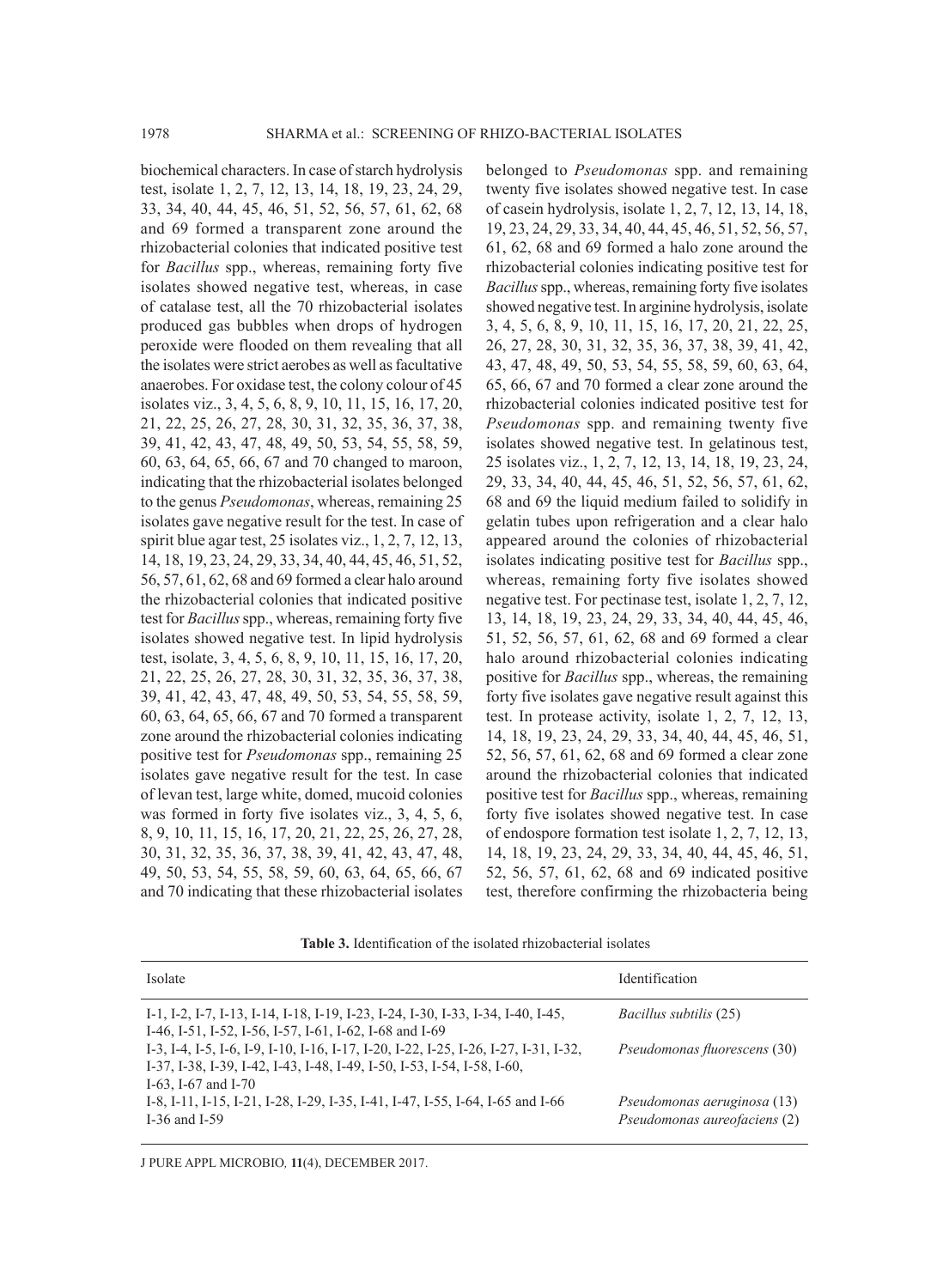| Isolate |       | Radial growth (mm) |             |       | Inhibition over control |             |  |
|---------|-------|--------------------|-------------|-------|-------------------------|-------------|--|
|         | F     | R                  | $\mathbf S$ | F     | R                       | $\mathbf S$ |  |
| $I-1$   | 34.16 | 23.33              | 30.00       | 62.04 | 74.07                   | 66.66       |  |
| $I-2$   | 34.00 | 26.16              | 25.00       | 62.22 | 70.93                   | 72.22       |  |
| $I-3$   | 43.50 | 36.00              | 36.00       | 51.66 | 60.00                   | 60.00       |  |
| $I-4$   | 34.66 | 32.66              | 26.66       | 61.48 | 63.71                   | 70.37       |  |
| $I-5$   | 35.00 | 32.00              | 30.00       | 61.11 | 64.44                   | 66.66       |  |
| $I-6$   | 40.66 | 45.33              | 35.33       | 54.82 | 49.63                   | 60.74       |  |
| $I-7$   | 20.66 | 25.33              | 22.00       | 77.04 | 71.85                   | 75.55       |  |
| $I-8$   | 31.50 | 29.66              | 26.66       | 65.00 | 67.04                   | 70.37       |  |
| $I-9$   | 39.33 | 40.00              | 36.33       | 56.30 | 55.55                   | 59.63       |  |
| $I-10$  | 38.83 | 31.50              | 28.66       | 56.85 | 65.00                   | 68.15       |  |
| $I-11$  | 22.33 | 24.33              | 21.33       | 75.18 | 72.96                   | 76.30       |  |
| $I-12$  | 36.16 | 35.66              | 33.33       | 59.82 | 60.37                   | 62.96       |  |
| $I-13$  | 36.33 | 26.66              | 32.66       | 59.63 | 70.37                   | 63.71       |  |
| $I-14$  | 32.16 | 24.33              | 28.00       | 64.26 | 72.96                   | 68.88       |  |
| $I-15$  | 34.00 | 24.00              | 32.16       | 62.22 | 73.33                   | 64.26       |  |
| $I-16$  | 31.33 | 34.66              | 26.83       | 65.18 | 61.48                   | 70.18       |  |
| $I-17$  | 22.83 | 23.00              | 20.00       | 74.63 | 74.44                   | 77.77       |  |
| $I-18$  | 25.76 | 24.83              | 24.00       | 71.37 | 72.41                   | 73.33       |  |
| $I-19$  | 25.00 | 25.00              | 30.00       | 72.22 | 72.22                   | 66.66       |  |
| $I-20$  | 30.33 | 29.00              | 30.16       | 66.30 | 67.77                   | 66.48       |  |
| $I-21$  | 35.83 | 33.66              | 31.66       | 60.18 | 62.60                   | 64.82       |  |
| $I-22$  | 24.33 | 22.66              | 24.00       | 72.96 | 74.82                   | 73.33       |  |
| $I-23$  | 35.33 | 27.33              | 34.00       | 60.74 | 69.63                   | 62.22       |  |
| $I-24$  | 39.16 | 35.33              | 36.50       | 56.48 | 60.74                   | 59.44       |  |
| $I-25$  | 39.16 | 33.66              | 35.00       | 56.48 | 62.60                   | 61.11       |  |
| $I-26$  | 43.50 | 41.00              | 41.00       | 51.66 | 54.44                   | 54.44       |  |
| $I-27$  | 35.00 | 29.16              | 29.00       | 61.11 | 67.60                   | 67.77       |  |
| $I-28$  | 34.66 | 27.33              | 24.66       | 61.48 | 69.63                   | 72.60       |  |
| $I-29$  | 25.16 | 25.66              | 24.83       | 72.04 | 71.48                   | 72.41       |  |
| $I-30$  | 14.50 | 16.66              | 14.66       | 83.88 | 81.48                   | 83.71       |  |
| $I-31$  | 23.33 | 26.33              | 23.00       | 74.07 | 70.74                   | 74.44       |  |
| $I-32$  | 21.33 | 29.00              | 18.00       | 76.30 | 67.77                   | 80.00       |  |
| $I-33$  | 19.16 | 27.66              | 20.66       | 78.71 | 69.26                   | 77.04       |  |
| $I-34$  | 42.33 | 45.00              | 36.33       | 52.96 | 50.00                   | 59.63       |  |
| $I-35$  | 36.83 | 32.66              | 35.83       | 59.07 | 63.71                   | 60.18       |  |
| $I-36$  | 25.66 | 22.33              | 24.66       | 71.48 | 75.18                   | 72.60       |  |
| $I-37$  | 26.83 | 26.33              | 24.33       | 70.18 | 70.74                   | 72.96       |  |
| $I-38$  | 36.00 | 36.66              | 27.33       | 60.00 | 59.26                   | 69.63       |  |
| $I-39$  | 28.83 | 32.33              | 27.50       | 67.96 | 64.07                   | 69.44       |  |
| $I-40$  | 32.00 | 22.66              | 26.00       | 64.44 | 74.82                   | 71.11       |  |
| $I-41$  | 40.66 | 16.66              | 34.00       | 54.82 | 81.48                   | 62.22       |  |
| $I-42$  | 35.66 | 27.16              | 32.00       | 60.37 | 69.82                   | 64.44       |  |
| $I-43$  | 15.50 | 25.33              | 17.33       | 83.71 | 71.85                   | 82.22       |  |
| $I-44$  | 29.50 | 29.50              | 31.00       | 67.22 | 67.22                   | 65.55       |  |
| $I-45$  | 27.00 | 24.66              | 27.00       | 70.00 | 72.60                   | 70.00       |  |
| $I-46$  | 33.85 | 30.00              | 30.33       | 62.38 | 66.66                   | 66.30       |  |
| $I-47$  | 43.00 | 34.00              | 40.00       | 52.22 | 62.22                   | 55.55       |  |
| $I-48$  | 25.00 | 24.66              | 25.33       | 72.22 | 72.60                   | 71.85       |  |
| $I-49$  | 46.00 | 38.00              | 40.00       | 48.88 | 57.77                   | 55.55       |  |
| $I-50$  | 16.00 | 20.00              | 16.66       | 82.22 | 77.77                   | 80.74       |  |

**Table 4.** *In vitro* evaluation of rhizobacterial isolates against the soil borne pathogens obtained from brinjal plants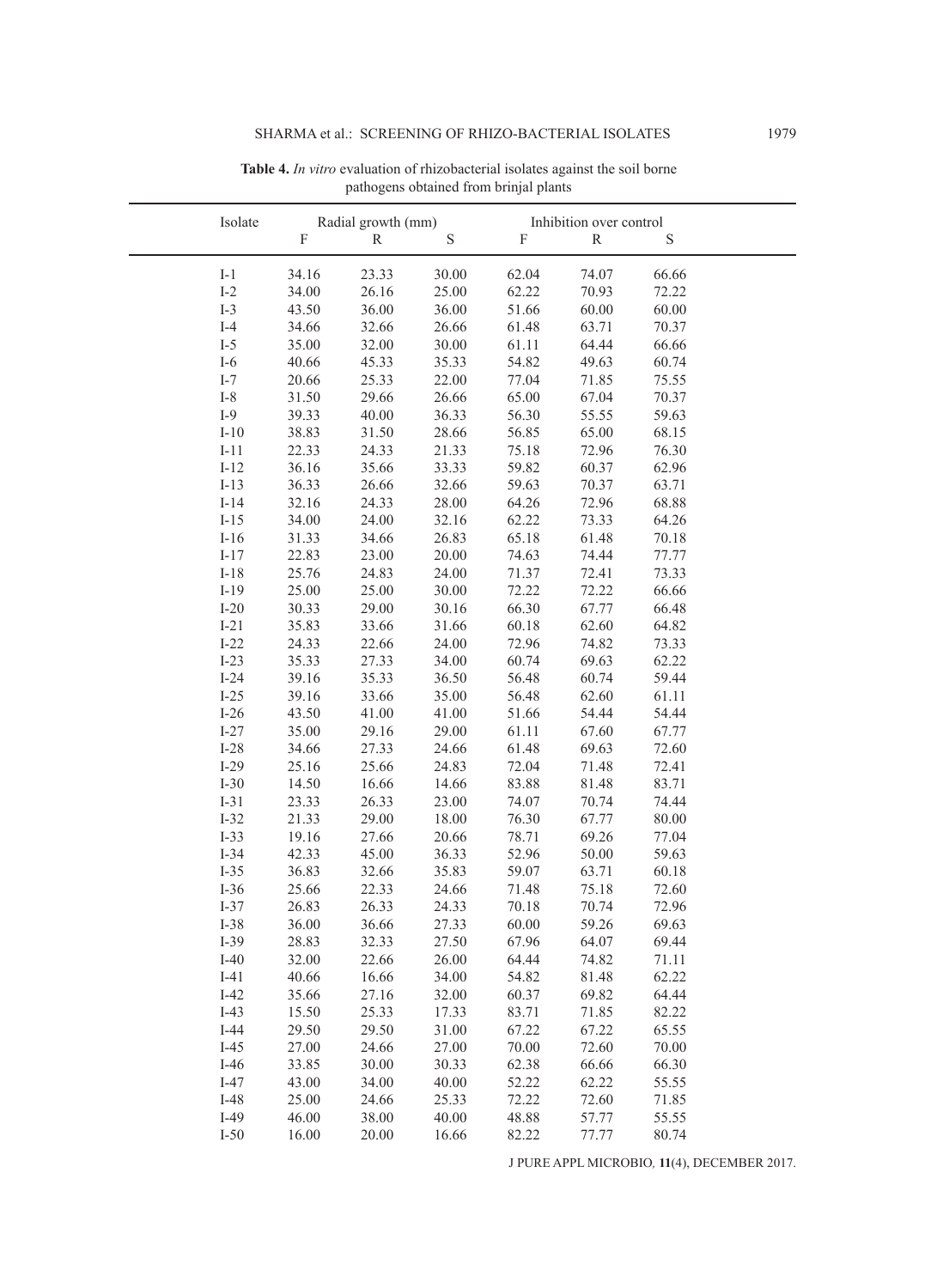| $I-51$            | 17.83 | 22.33 | 18.33 | 80.18 | 75.18 | 79.63 |
|-------------------|-------|-------|-------|-------|-------|-------|
| $I-52$            | 28.33 | 27.66 | 22.00 | 68.52 | 69.26 | 75.55 |
| $I-53$            | 30.33 | 29.33 | 29.00 | 66.30 | 67.41 | 67.77 |
| $I-54$            | 24.00 | 25.66 | 24.66 | 73.33 | 71.48 | 72.60 |
| $I-55$            | 15.00 | 17.00 | 15.66 | 83.33 | 81.11 | 82.60 |
| $I-56$            | 29.33 | 28.33 | 32.66 | 67.41 | 68.52 | 63.71 |
| $I-57$            | 32.16 | 30.66 | 31.66 | 64.26 | 65.93 | 64.82 |
| $I-58$            | 13.06 | 15.33 | 14.00 | 85.48 | 82.96 | 84.44 |
| $I-59$            | 21.33 | 24.66 | 22.00 | 76.30 | 72.60 | 75.55 |
| $I-60$            | 21.76 | 24.00 | 22.00 | 75.82 | 73.33 | 75.55 |
| $I-61$            | 21.40 | 24.00 | 21.33 | 76.22 | 73.33 | 76.30 |
| $I-62$            | 34.66 | 30.00 | 33.33 | 61.48 | 66.66 | 62.96 |
| $I-63$            | 30.66 | 35.00 | 31.66 | 65.93 | 61.11 | 64.82 |
| $I-64$            | 34.00 | 28.00 | 31.33 | 62.22 | 68.88 | 65.18 |
| $I-65$            | 39.16 | 33.66 | 31.00 | 56.48 | 62.60 | 65.55 |
| $I-66$            | 30.83 | 26.33 | 25.00 | 65.74 | 70.74 | 72.22 |
| $I-67$            | 15.80 | 19.66 | 16.00 | 82.77 | 78.15 | 81.48 |
| $I-68$            | 25.83 | 26.00 | 24.00 | 71.30 | 71.11 | 73.33 |
| $I-69$            | 26.00 | 27.00 | 25.00 | 71.11 | 70.00 | 72.22 |
| $I-70$            | 17.00 | 24.00 | 16.33 | 81.11 | 73.33 | 81.85 |
| Control           | 90.00 | 90.00 | 90.00 | 0.00  | 0.00  | 0.00  |
| $S.Em(\pm)$       | 2.37  | 1.35  | 1.54  |       |       |       |
| $CD (P=0.05)6.64$ |       | 3.73  | 4.32  |       |       |       |

*Bacillus* spp., as by adopting differential staining technique the endospores retained the primary dye i.e., malachite green, whereas, the vegetative cells lost the stain. Based on the studies regarding the morphological, biochemical and physiological characteristics and the capability of the isolates to grow at different temperatures, 30 isolates were identified as *Pseudomonas flourescens*, 13 were identified as *P. aeruginosa,* 2 as *P. aureofaciens*  and 25 as *Bacillus subtilis* (Table 3). Our results are in confirmatory with the findings of earlier workers who also characterize the rhizobacteria on the basis of phenotypic and bio-chemical test (Rhodes, 1959; Palleroni, 1975; Fritze, 2002). Bacillus and Pseudomonas are the most frequently reported genera of PGPR (Zahid *et al.,* 2015)

## **Evaluation of rhizobacterial isolates against the test pathogens**

A perusal of the data presented in Table 4 revealed out of the 70 rhizobacterial isolates, the efficacy of *Pseudomonas flourescens* isolate I-58, *Bacillus subtilis* isolate I-30 and *Pseudomonas fluorescens* isolate I-55, was superior to other isolates with regard to inhibiting the growth of the test pathogens. The rhizobacterial isolate I-58 (*P. flourescens*) shown significant reduction in the radial growth of the test pathogens i.e., *F*.

*oxysporum* f. sp. *melongenae*, *R*. *solani* and *S. rofsii.* In case of *F*. *oxysporum* f. sp. *melongenae*  the minimum radial growth of 13.06 mm was recorded thereby effecting 85.48 per cent reduction in radial growth over control. In case of *R*. *solani*  the isolate I-58 effected 82.90 per cent reduction over control (15.33 mm radial growth). With the isolate I-58 minimum radial growth of 14.00 mm with 84.44 per cent inhibition over control was recorded against *S. rofsii.* The rhizobacterial isolate I-58 was statistically at par with *P. flourescens* isolates I-55, I-43, I-50, I-67 and I-70 and *Bacillus subtilis* isolates I-30, I-33 and I-51. As per the effectivity of the rhizobacterial isolates, I-58 was followed by isolate I-30. influenced radial growth of 14.50 mm resulting in growth inhibition of 83.88 per cent over control in case of *F*. *oxysporum* f. sp. *melongenae*, 16.66 mm growth with 81.48 per cent growth inhibition over control in case of *R*. *solani* and 14.66 mm growth with 83.71 per cent reduction in growth over control in case of *S. rofsii.*  The isolate I-30 was found to be at par with *P. flourescens* isolates I-55 and I-67 and *Pseudomonas aeruginosa* isolate I-41. The data further exhibited that isolate I-55 resulted in the radial growth of 15.00 mm with 83.33 per cent reduction in growth over control in case of *F*. *oxysporum* f.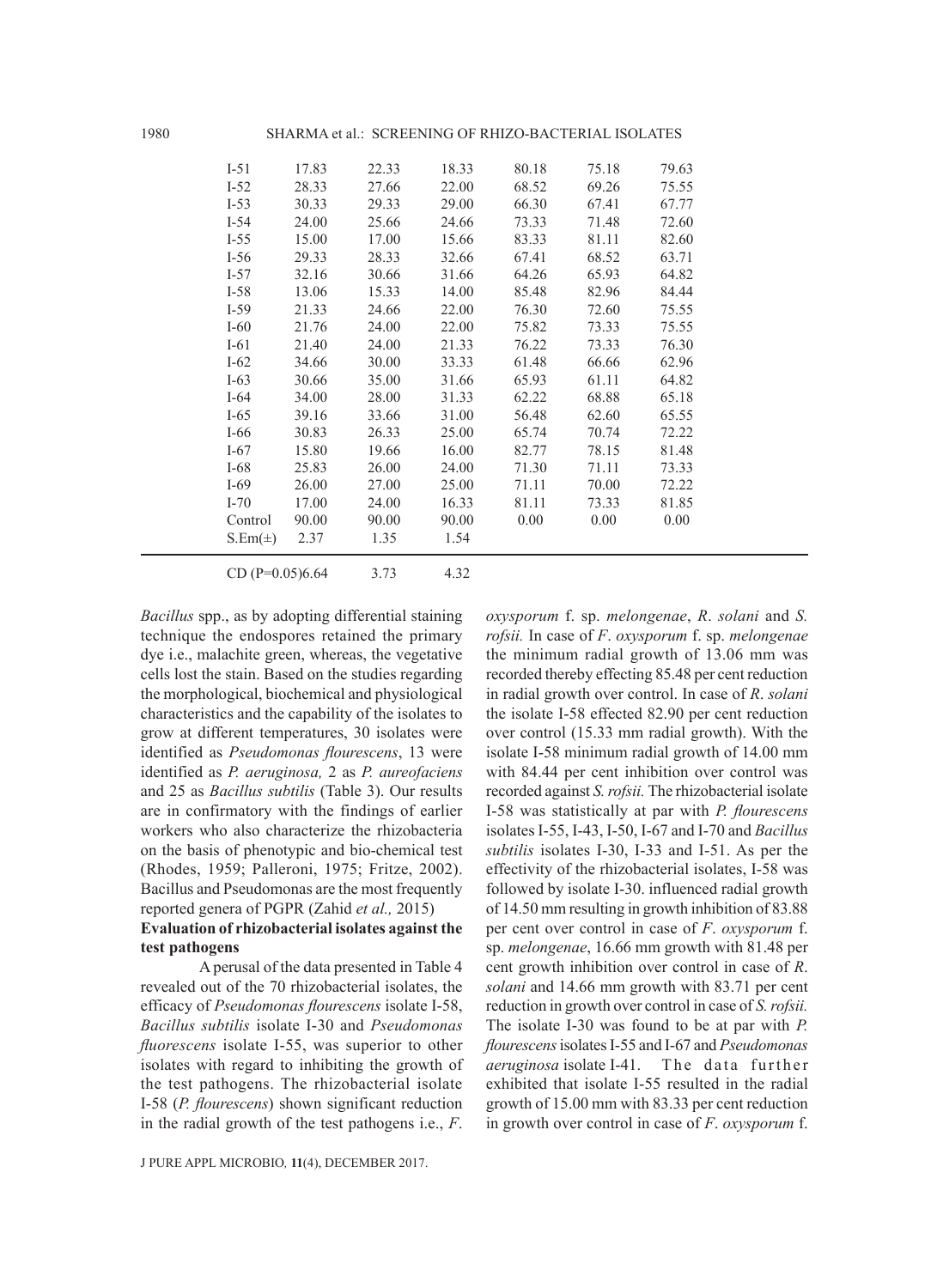sp. *melongenae*. It also resulted in radial growth of 15.66 mm with 82.60 per cent reduction in growth over control in case of *R*. *solani*. Isolate I-55 caused 81.11 per cent inhibition of mycelial growth of *S. rofsii* (17.00 mm radial growth). However, I-55 was at par with the *P. flourescens* isolates I-32 and I-70. Tennakoon (2007) reported the inhibition of the mycelial growth of one or the other pathogens (*Pestolotia thea, Fusarium oxysporum* f. sp. *carthami* and *Rhizoctonia bataticola*) by volatile metabolites produced by 7 out of 11 isolates of fluorescent pseudomonads and two out of three *Bacillus* isolates. Biswas and Singh (2008) used *Bacillus subtilis*, *P. fluorescens* and *T. viridae* against wilt of tomato and observed that *P. fluorescens* was effective in minimizing the disease. *B. subtilis* inhibited the growth of *F. oxysporum* and and recommended to purify antifungal compounds (Khan *et al*., 2011). As reported by Nandakumar *et al.* (2001) and Asha *et al.* (2011) inhibition of mycelial growth of *R. solani* was due to nutritional competition, colonization of fungal hyphae production of inhibitory compounds by the rhizobacteria.

#### **REFERENCES**

- 1. Apastambh, A. R, Tanveer, K. and M. M. V. Baig. Isolation and Characterization of Plant Growth Promoting Rhizobacteria from Banana Rhizosphere. *Int. J. Curr. Microbiol. App. Sci.,* 2016; **5**: 59-65.
- 2. Asha, B. B., Chandra, N. S., Shankar, U. A. C., Srinivas, C. and Niranjana, S. R. Biological control of *Fusarium oxysporum* f. sp. *lycopersici*  causing wilt of tomato by *Pseudomonas fluorescens. International J. Microbio. Res.*, 2011; **3**: 79-84.
- 3. Biswas, S. and Singh, N. P. Integrated management of wilt of tomato caused by *Ralstonia solanacearum*. *J. Myco. and Plnt Path.*, 2008; **38**: 18-20.
- 4. Blazevic, D. J. and Ederer, G. M. *Principles of Biochemical Tests in Diagnostic Microbiology*. Wiley and Company, New York, USA, 1975; pp 13 - 45.
- 5. Compant, S., Duffy, B., Nowak, J., Clement, C., and Barka, E. A. Use of plant growth-promoting bacteria for biocontrol of plant diseases: principles, mechanisms of action, and future prospects. *Appl. and Envir. Microbio.*, 2005; **71**: 4951-4959.
- 6. Cowan, S. T. *Cowan and Steel's Manual for the*

*identification of medical bacteria*, 2nd edition, Cambridge University, UK, 1974; pp 331.

- 7. Dhingra, O. D. and Sinclair, J. B. *Basic Plant Pathology Methods.* 2nd Edition, Lewis Publishers, USA, 1995; pp 434.
- 8. Fogarty, M. V. and Kelly, C. T. In: *Microbial Enzymes and Biotechnology*. Fogarty, M.W. (ed.) London and NewYork: Elsevier Applied Science Publishers, 1983; pp 131-182.
- 9. Fritze D. *Bacillus* identification- traditional approaches. In: Berkeley R., Heyndrickx M., Logan N., De Vos P., editors. Applications and systematics of Bacillus and relatives. Blackwell Science Ltd.; 2002.
- 10. Glick, B. R. Plant Growth-Promoting Bacteria: Mechanisms and Applications. Hindawi Publishing Corporation, Scientifica, 2012.
- 11. Gordon, J. and Mcleod, J. W. The practical application of the direct oxidase reaction in bacteriology. *J. Path. and Bacterio.*, 1928; **31**: 185.
- 12. Gram, C. 1884. The differential staining of Schizomycetes in tissue sections and in dried preparations. *Fortschr chitte der Medi.*, 1884; **2**: 185-189.
- 13. Gupta, V., Razdan, V. K., Kumar, D. and Gupta, V. 2013. Status of soil borne diseases of brinjal and the frequency of associated pathogens. *Vegetos*, **26**: 27-35.
- 14. Iverson, W. G. and Millis, F. N. 1974. A method for the detection of starch hydrolysis by bacteria. *J. Appl. Microbio.*, 1974; **37**: 443-446.
- 15. Khan, A. A., Naseem, L. R. and Prathibha, B. Screening and potency evaluation of antifungal from soil isolates of *B. subtilis* on selected fungi. *Advanced Biotech.*, 2011; **10**: 35-37.
- 16. Koch, R. Zur Untersuchung von pathogenen Organismen. *Mitthdungen uus dem Kaiserlichen Gesundbeitsamte,* 1881; **1**: 1-48.
- 17. Koike, S. T., Gordon, T. R. and B. J. Aegerter. Root and Basal Rot of Leek Caused by Fusarium culmorum in California. *Plant Dis.*, 2003; **87**: 601.
- 18. Kunz, C. and Lonnerdal, B. Casein and casein subunits in preterm milk, colostrums and mature human milk. *J. Pedi. Gastoentero. and Nutri.*, 1990; **14**: 454-461.
- 19. Lelliott, R. A. and Stead, D. E. *Methods for the diagnosis of bacterial diseases of plants.* Blackwell Scientific Publications, Oxford. 1987; pp 216.
- 20. Morton, D. J. and Stroube, W. H. 1955. Antagonistic and stimulatory effect of soil microorganism upon *Sclerotium rolfsii. Phytopath.,* 1955; **45**: 417-420.
- 21. Nandakumar, R., Viswanathan, B. S., Sheela,